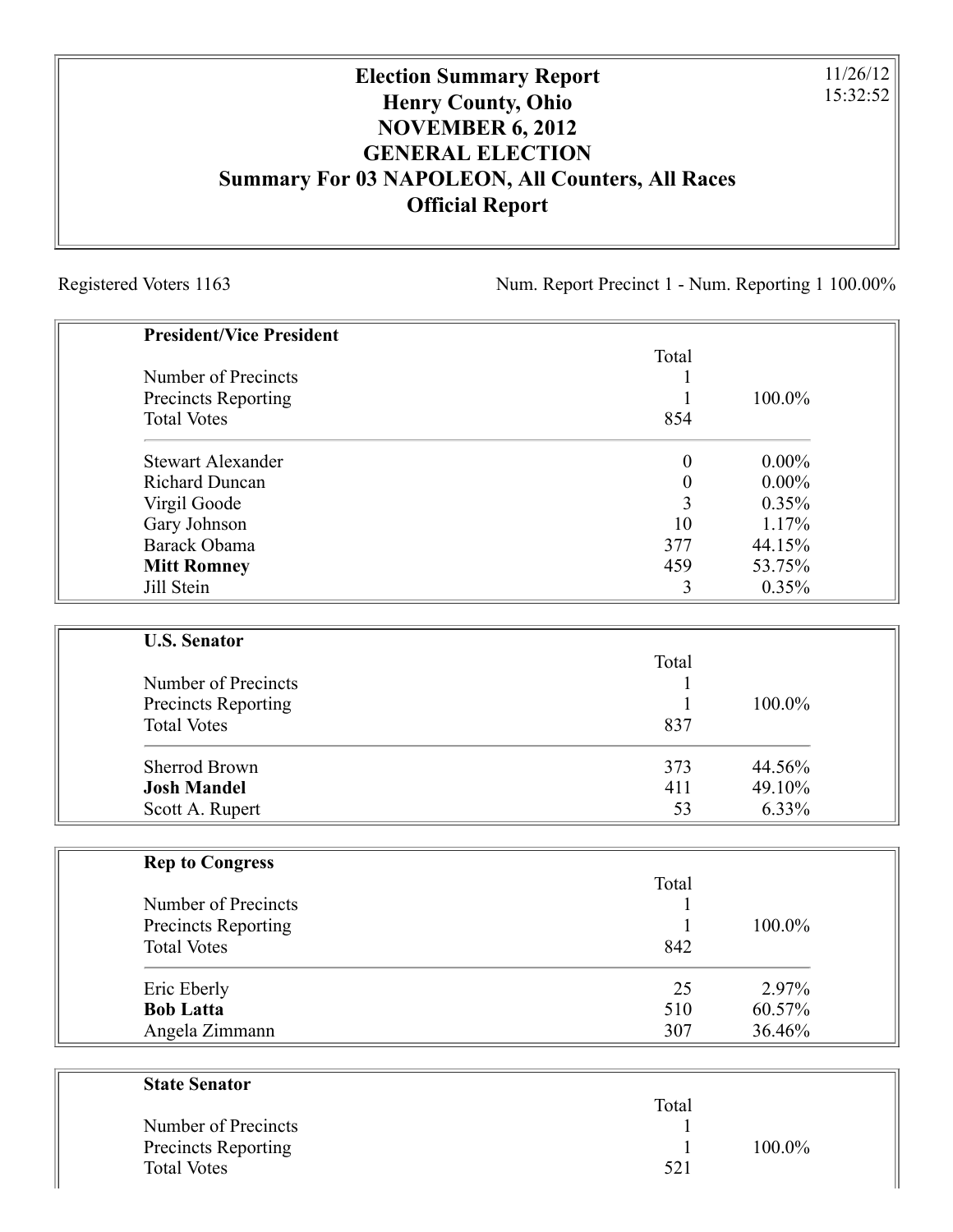| <b>Cliff Hite</b>                  | 521          | 100.00% |  |
|------------------------------------|--------------|---------|--|
|                                    |              |         |  |
| <b>State Representative</b>        |              |         |  |
| Number of Precincts                | Total        |         |  |
| Precincts Reporting                |              | 100.0%  |  |
| <b>Total Votes</b>                 | 798          |         |  |
|                                    |              |         |  |
| John H. Vanover                    | 302          | 37.84%  |  |
| Lynn R. Wachtmann                  | 496          | 62.16%  |  |
|                                    |              |         |  |
| <b>County Comm 1-2-2013</b>        | Total        |         |  |
| Number of Precincts                |              |         |  |
| Precincts Reporting                |              | 100.0%  |  |
| <b>Total Votes</b>                 | 794          |         |  |
|                                    |              |         |  |
| <b>Glenn A. Miller</b>             | 534          | 67.25%  |  |
| Richard C. Myers                   | 260          | 32.75%  |  |
|                                    |              |         |  |
| County Comm 1-3-2013               |              |         |  |
|                                    | Total        |         |  |
| Number of Precincts                |              |         |  |
| Precincts Reporting                |              | 100.0%  |  |
| <b>Total Votes</b>                 | 592          |         |  |
| <b>Robert E. Hastedt</b>           | 592          | 100.00% |  |
|                                    |              |         |  |
| <b>County Auditor</b>              |              |         |  |
|                                    | Total        |         |  |
| Number of Precincts                | $\mathbf{1}$ |         |  |
| Precincts Reporting                |              | 100.0%  |  |
| <b>Total Votes</b>                 | 585          |         |  |
| <b>Kevin Garringer</b>             | 585          | 100.00% |  |
|                                    |              |         |  |
| <b>Prosecuting Attorney</b>        |              |         |  |
|                                    | Total        |         |  |
| Number of Precincts                |              |         |  |
| Precincts Reporting                |              | 100.0%  |  |
| <b>Total Votes</b>                 | 632          |         |  |
| John H. Hanna                      | 632          | 100.00% |  |
|                                    |              |         |  |
| <b>Clerk of Court Common Pleas</b> |              |         |  |
|                                    | Total        |         |  |
| Number of Precincts                |              |         |  |
| <b>Precincts Reporting</b>         |              | 100.0%  |  |
| <b>Total Votes</b>                 | 604          |         |  |
|                                    |              |         |  |
|                                    |              |         |  |

I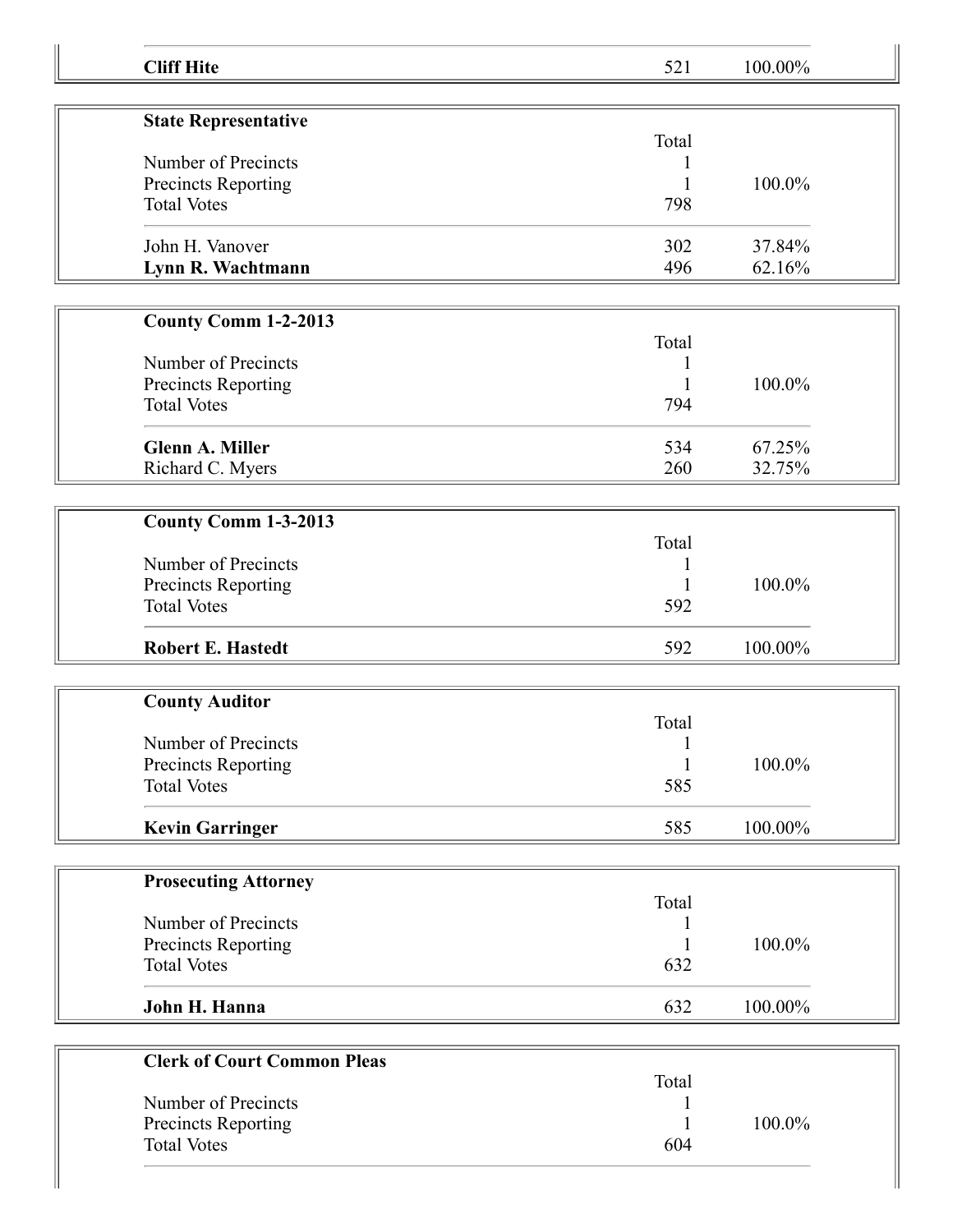| <b>Connie L. Schnitkey</b>      | 604   | 100.00%   |
|---------------------------------|-------|-----------|
|                                 |       |           |
| <b>Sheriff</b>                  |       |           |
|                                 | Total |           |
| Number of Precincts             |       |           |
| Precincts Reporting             |       | 100.0%    |
| <b>Total Votes</b>              | 828   |           |
| <b>Michael Bodenbender</b>      | 577   | 69.69%    |
| John J. Nye                     | 251   | 30.31%    |
|                                 |       |           |
| <b>County Recorder</b>          |       |           |
|                                 | Total |           |
| Number of Precincts             |       |           |
| Precincts Reporting             |       | 100.0%    |
| <b>Total Votes</b>              | 578   |           |
| Sara L. Myles                   | 578   | 100.00%   |
|                                 |       |           |
| <b>County Treasurer</b>         |       |           |
|                                 | Total |           |
| Number of Precincts             |       |           |
| Precincts Reporting             |       | 100.0%    |
| <b>Total Votes</b>              | 797   |           |
| Zachary T. Riley                | 330   | 41.41%    |
| <b>Calvin G. Spiess</b>         | 467   | 58.59%    |
|                                 |       |           |
| <b>County Engineer</b>          |       |           |
|                                 | Total |           |
| Number of Precincts             |       |           |
| <b>Precincts Reporting</b>      | 1     | $100.0\%$ |
| <b>Total Votes</b>              | 563   |           |
| <b>Timothy J. Schumm</b>        | 563   | 100.00%   |
|                                 |       |           |
| <b>County Coroner</b>           |       |           |
|                                 | Total |           |
| Number of Precincts             |       |           |
| Precincts Reporting             |       | 100.0%    |
| <b>Total Votes</b>              | 612   |           |
| <b>Marek Skoskiewicz</b>        | 612   | 100.00%   |
|                                 |       |           |
| <b>State Board of Education</b> |       |           |
|                                 | Total |           |
| Number of Precincts             |       |           |
| Precincts Reporting             |       | 100.0%    |
| <b>Total Votes</b>              | 515   |           |
| <b>Stanley Jackson</b>          | 171   | 33.20%    |
|                                 |       |           |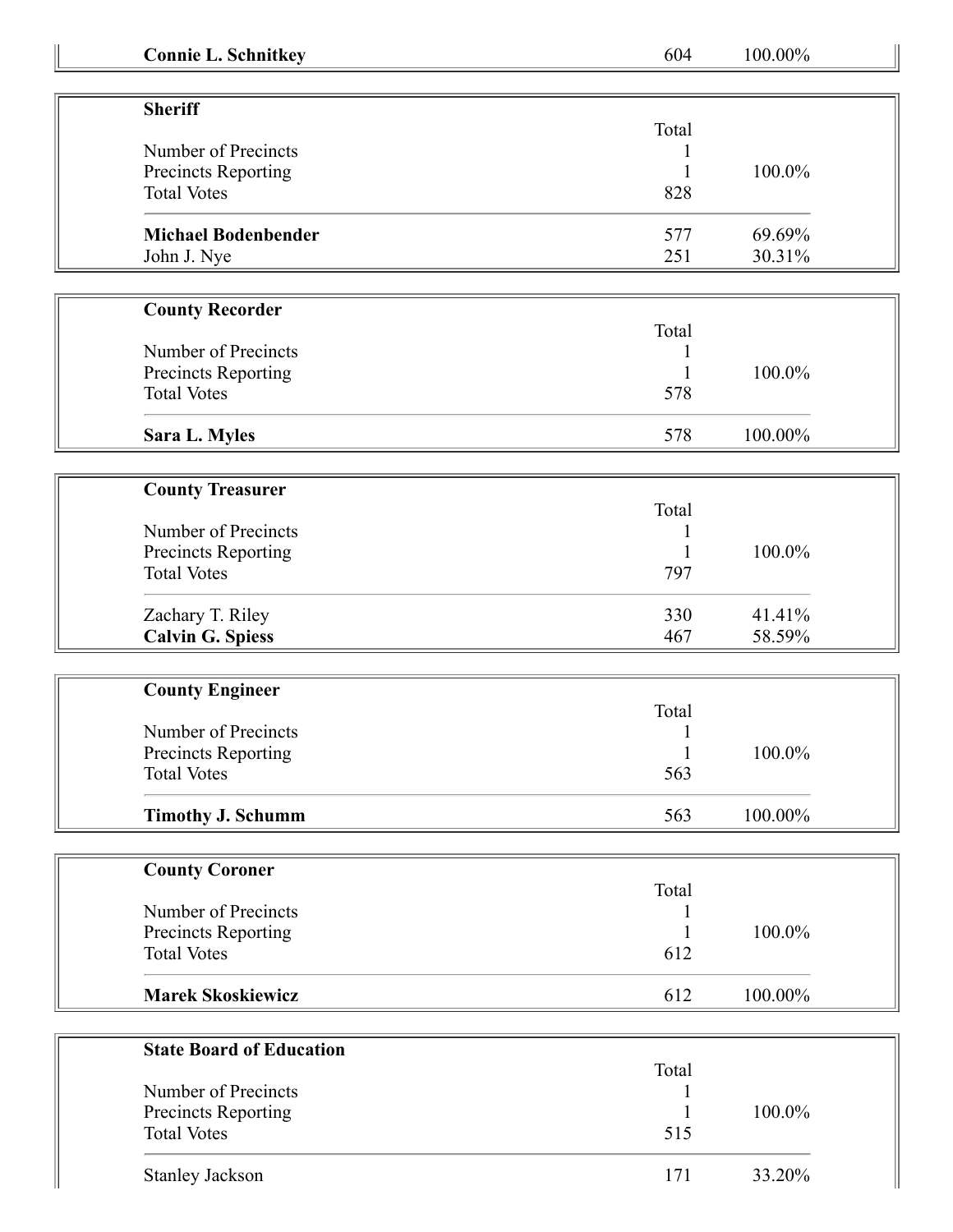| Ann E. Jacobs | 344 | 66.80% |
|---------------|-----|--------|
|---------------|-----|--------|

| Justice Sup Crt 1-1-2013   |       |        |
|----------------------------|-------|--------|
|                            | Total |        |
| Number of Precincts        |       |        |
| <b>Precincts Reporting</b> |       | 100.0% |
| <b>Total Votes</b>         | 598   |        |
| <b>Terrence O"Donnell</b>  | 462   | 77.26% |
| Mike Skindell              | 136   | 22.74% |

## **Justice Sup Crt 1-2-2013**

| Number of Precincts<br>Precincts Reporting<br><b>Total Votes</b> | Total<br>577 | 100.0% |
|------------------------------------------------------------------|--------------|--------|
| <b>Robert R. Cupp</b>                                            | 307          | 53.21% |
| William M. O'Neill                                               | 270          | 46.79% |

## **Justice Sup Crt 12-31-2014**

| Number of Precincts<br><b>Precincts Reporting</b> | Total | 100.0% |
|---------------------------------------------------|-------|--------|
| <b>Total Votes</b>                                | 553   |        |
| <b>Yvette McGee Brown</b>                         | 158   | 28.57% |
| <b>Sharon L. Kennedy</b>                          | 395   | 71.43% |

| <b>Judge of Court of Appeals</b> |       |            |
|----------------------------------|-------|------------|
|                                  | Total |            |
| Number of Precincts              |       |            |
| Precincts Reporting              |       | 100.0%     |
| <b>Total Votes</b>               | 467   |            |
| John R. Willamowski              | 467   | $100.00\%$ |

| <b>State Issue 1</b> |       |        |
|----------------------|-------|--------|
|                      | Total |        |
| Number of Precincts  |       |        |
| Precincts Reporting  |       | 100.0% |
| <b>Total Votes</b>   | 745   |        |
| <b>YES</b>           | 194   | 26.04% |
| N <sub>O</sub>       | 551   | 73.96% |

| <b>State Issue 2</b>       |       |        |
|----------------------------|-------|--------|
|                            | Total |        |
| Number of Precincts        |       |        |
| <b>Precincts Reporting</b> |       | 100.0% |
| <b>Total Votes</b>         | 757   |        |